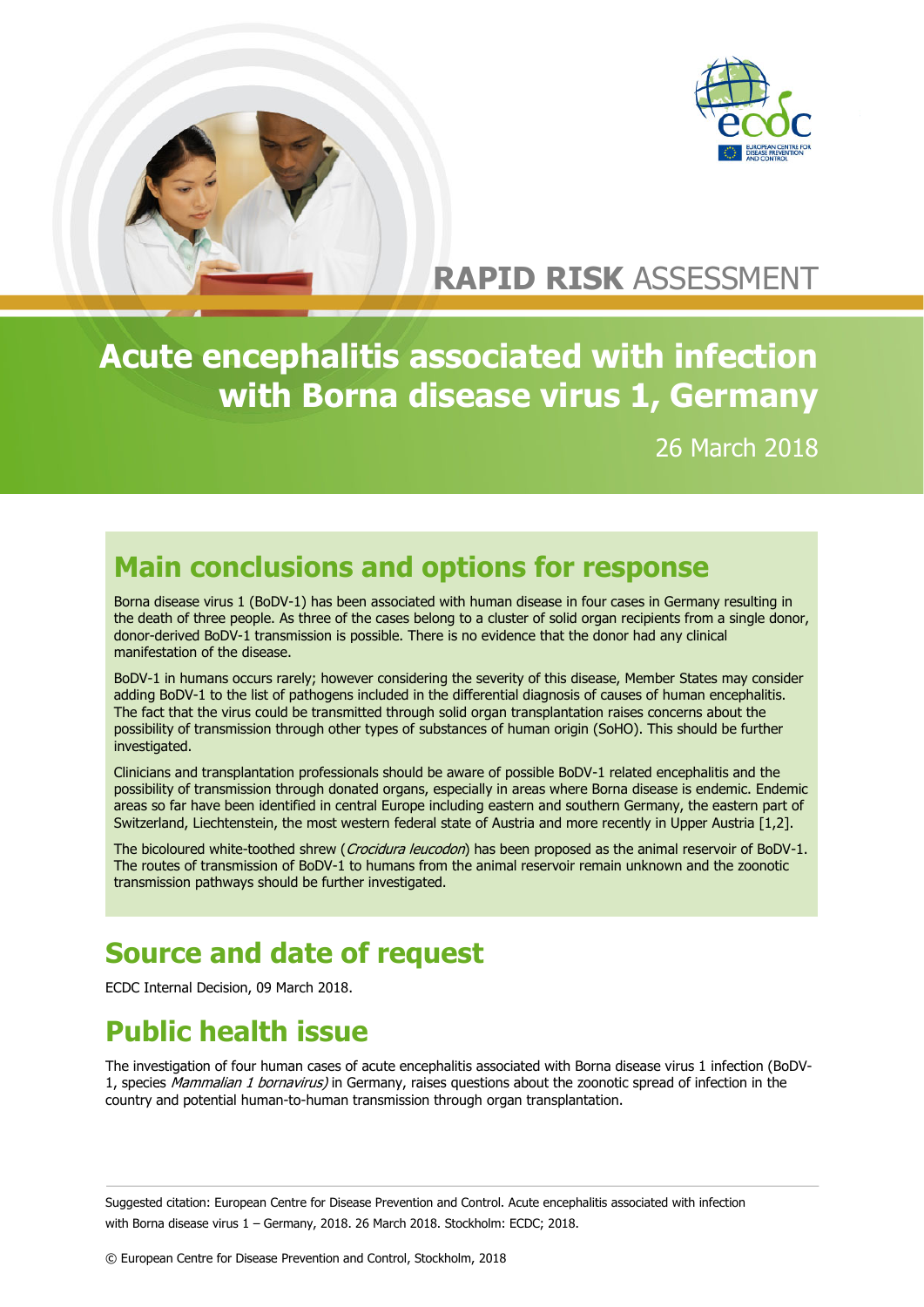### **Consulted experts**

ECDC experts (alphabetically): Orlando Cenciarelli, Dragoslav Domanović, Celine Gossner and Johanna Young.

External experts: Martin Beer (Friedrich Loeffler Institute), Jonas Schmidt-Chanasit (Bernhard Nocht Institute for Tropical Medicine), Paolo Grossi (University of Insubria, Varese, Italy) and Hendrik Wilking (Robert Koch Institute) and Norbert Nowotny (University of Veterinary Medicine, Vienna, Austria).

All experts have submitted declarations of interest and a review of these declarations did not reveal any conflicts of interest. Experts from the World Health Organization (WHO) Regional Office for Europe contributed to this risk assessment. Although experts from WHO reviewed the risk assessment, the views expressed in this document do not necessarily represent the views of WHO.

### **Disease background information**

The causal agents of Borna disease (BD) are enveloped, spherical, 80 to 100 nm in diameter, non-segmented, single stranded, negative sense RNA viruses of the Bornavirus genus, Bornaviridae family, order Mononegavirales [3].

#### **Taxonomy of Bornavirus**

The genus Bornavirus includes eight species, according to the last International Committee on Taxonomy of Viruses (ICTV) accepted taxonomy, and 16 viruses. Five species include 12 avian bornaviruses (Passeriform 1 bornavirus, Passeriform 2 bornavirus, Psittaciform 1 bornavirus, Psittaciform 2 bornavirus and Waterbird 1 bornavirus), one species includes one reptile virus (Elapid 1 bornavirus), and two species include three mammalian viruses (Mammalian 1 bornavirus and Mammalian 2 bornavirus). In the Mammalian 1 bornavirus species, there are two viruses: Borna disease virus 1 and 2 (BoDV-1 and BoDV-2); in the Mammalian 2 bornavirus species there is one virus: the variegated squirrel bornavirus 1 (VSBV-1) [3].

#### **Borna disease in animals**

Borna disease was first described in the eighteenth century and was named after the town of Borna, near Leipzig, Germany, where an epizootic condition was described in 1885 among military horses presenting with a fatal neurologic disease [4]. Borna disease is reported most frequently in horses and sheep. However many mammal species including farm animals (cattle and goats), zoo animals (llamas, hippopotamuses, alpacas, monkeys, etc.) and, rarely, companion animals (dogs and cats) can also be affected [5]. The disease has recently been seen in psittacine birds [6], Canada geese, trumpeter and mute swans [7], canary birds [8,9] and in reptiles [10].

In animals, the incubation period ranges from two weeks to several months. The infection may lead to a severe neurologic disorder characterised by an acute or sub-acute disease with meningo-encephalitis, or to mild manifestations with alteration or impairment of nerve-cell functions [4]. The specific disease syndromes depend on many host factors including the species, breed, age, and immunological status of the animal at the time of infection. Paralysis is common and death occurs within 1–5 weeks in the majority of animals. Recovery is possible with life-long altered behaviour [13].

Recently, the bicoloured white-toothed shrew (Crocidura leucodon) was proposed as the natural reservoir for BoDV-1 [11]. BoDV-1 occurrence in the reservoir hosts is only shown for Germany, Austria, Switzerland and Liechtenstein [1,2].

#### **Borna disease in humans**

The first demonstrated human infections with a member of the genus *Bornavirus* were reported in 2015. The involved virus was variegated squirrel bornavirus 1 (VSBV-1). Between 2011 and 2013, three men from the same geographical area (Saxony-Anhalt, Germany) developed a progressive fatal encephalitis and died 2–4 months after the onset of the symptoms (fever and/or shivers, confusion, unsteady gait, myoclonus and/or ocular paresis, progressive psychomotor slowing and coma) [12]. All three men were breeders of variegated squirrels (Sciurus variegatoides) and they exchanged their animals on different occasions. By the use of metagenomics approaches, a previously unknown bornavirus (VSBV-1) was detected in CNS samples from the three patients, and in a squirrel that had been in contact with them [12,13].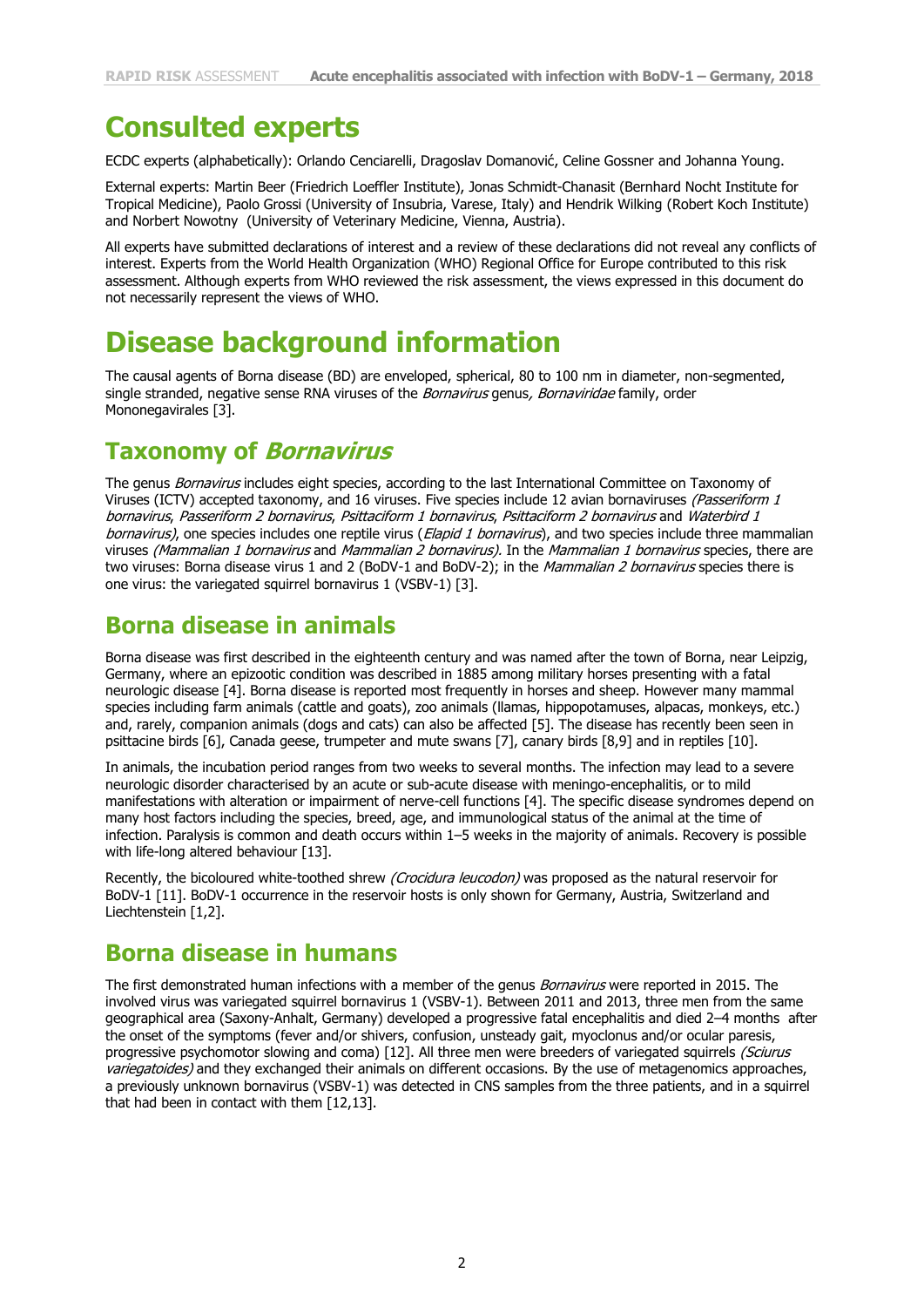### **Event background information**

On 7 March 2018, Germany reported four human cases of acute encephalitis or encephalopathy associated with infection with BoDV-1 through an Early Warning and Response System (EWRS) message. This virus is clearly distinct from VSBV-1. On 8 March 2018 the event was described in the epidemiological bulletin of the Robert Koch Institute by the Friedrich Loeffler Institute, the Federal Research Institute for Animal Health [14].

Three of the cases relate to a cluster of solid organ recipients from a single donor from southern Germany, and two of the recipients died. One additional case of encephalitis due to BoDV-1, who also died, was found in southern Germany.

The organ donor passed away for reasons that seem to be unrelated to a neurological disease. Approximately 100 days after receiving the organ transplants, the three transplant recipients (two kidney and the one liver transplant) developed severe encephalitis/encephalopathy while being on standard immunosuppression therapy for organ recipients. The other organs of the donor were not used. Both recipients of the kidney transplants fell into a coma and passed away. The recipient of the liver transplant survived with residual degenerative optic nerve atrophy. The donor and the recipient patients lived and were treated in different cities/states. Apart from the fact that these three cases received organs from one single donor, no other common risk factors were identified.

The initial laboratory investigations were carried out by the Friedrich Loeffler Institute which confirmed BoDV-1 genome in both kidney transplant recipients by RT-qPCR and next-generation-sequencing. BoDV-1-specific seroconversion was detected in all patients and confirmed at the University of Freiburg and the Bernhard Nocht Institute. Immunohistochemistry and in-situ-hybridization at the University of Giessen confirmed the presence of BoDV-1 antigens and RNA. BoDV-1-specific seroconversion with high antibody titres was observed in the liver transplant recipient.

The additional case of encephalitis due to BoDV-1 was found during the investigation of this transmission cluster. No epidemiological link could be identified between this isolated case and the transplantation cluster. Another patient with encephalitis is currently under investigation; this patient has not received any organ transplantation either.

### **ECDC threat assessment for the EU**

#### **BoDV-1 zoonotic transmission**

Zoonotic transmission of VSBV-1 was evidenced by the cluster among variegated squirrels breeders in 2011–2013 in Germany [12,13]. Plausible routes of transmission were through bites or scratches, but transmission through direct deposition on the mucous membranes or inhalation of particles contaminated by faeces or urine of infected animals was not excluded.

The bicoloured white-toothed shrew (Crocidura leucodon) has been proposed as the animal reservoir of BoDV-1 [11,15-17]. The routes of transmission from the animal reservoir to humans are unknown and the zoonotic transmission pathways should be further investigated.

There is no information about possible exposure of the organ donor to animals and shrew in particular.

#### **BoDV-1 and SoHO safety**

This is the first time that a possible BoDV-1 transmission through organ transplantation has been reported. Although information on the status of BoDV-1 infection and other clinical data of the organ donor are unknown, all BoDV-1 infected recipients developed severe clinical symptoms resulting in two of them dying. No other commonalities between the donor and the recipients other than the solid organ transplantations were reported, which suggests donor-derived virus transmission. It has to be noted that BoVD-1 genome could not be detected in the blood of any of the recipients.

Experimental transfer of infection through lymphocytes from the brain of Borna disease affected to immunocompromised rats [18] has been previously documented, demonstrating that transmission through transplantation might be possible.

Although this event strongly suggests the possibility of BoDV-1 transmission through solid organ transplantation, further investigations will be necessary to understand the epidemiology of the disease, including the possibility of transmission through other SoHO.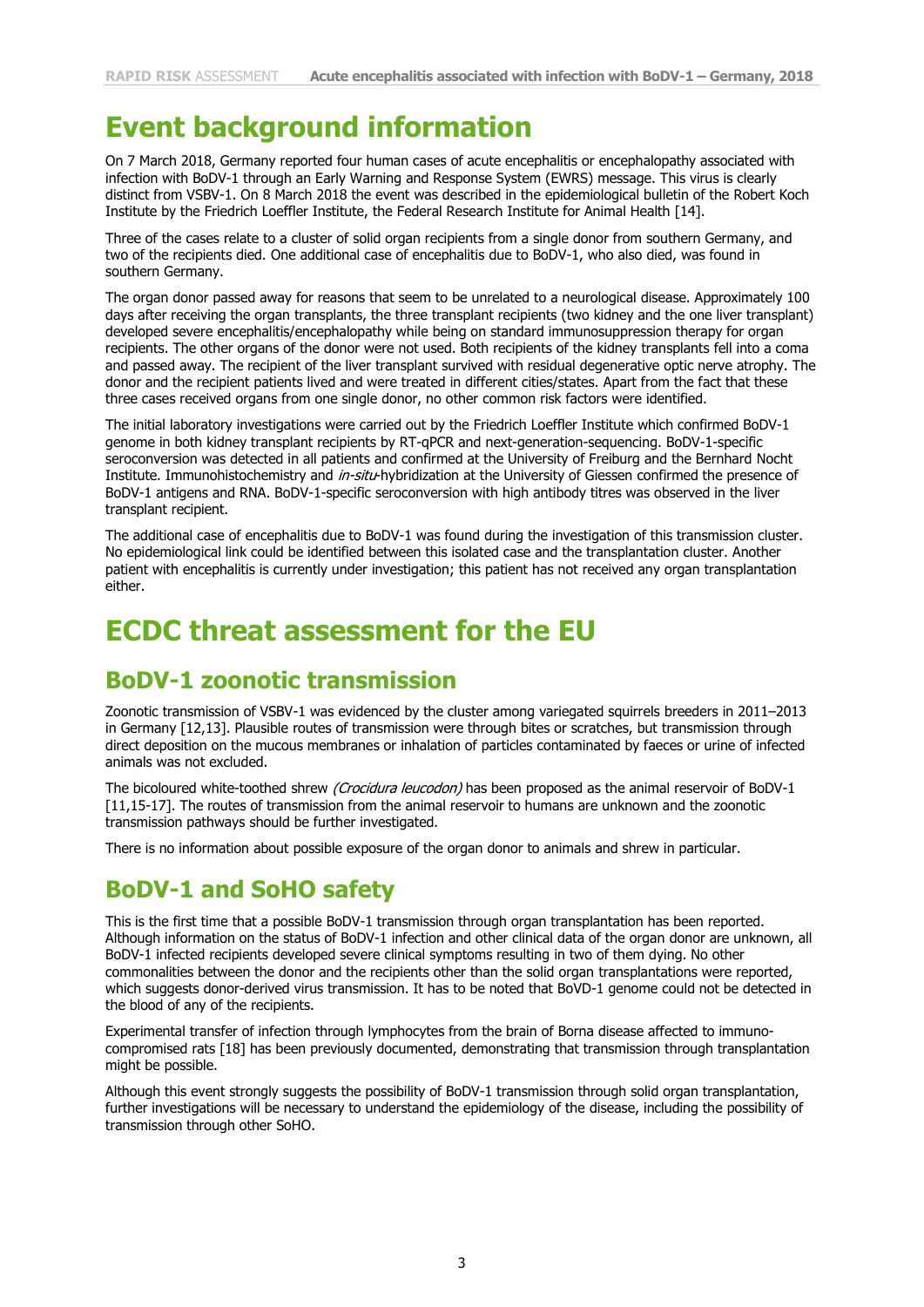### **Disclaimer**

ECDC issued this risk assessment document on the basis of an internal decision in accordance with Article 10 of Decision No 1082/13/EC and Article 7(1) of Regulation (EC) No 851/2004 establishing a European Centre for Disease Prevention and Control. In the framework of ECDC's mandate, the specific purpose of an ECDC risk assessment is to present different options on a certain matter with their respective advantages and disadvantages. The responsibility on the choice of which option to pursue and which actions to take, including the adoption of mandatory rules or guidelines, lies exclusively with the EU/EEA Member States. In its activities, ECDC strives to ensure its independence, high scientific quality, transparency and efficiency.

This report was written under the coordination of an Internal Response Team at ECDC. All data published in this risk assessment are correct to the best of our knowledge on 22 March 2018. Maps and figures published do not represent a statement on the part of ECDC or its partners on the legal or border status of the countries and territories shown.